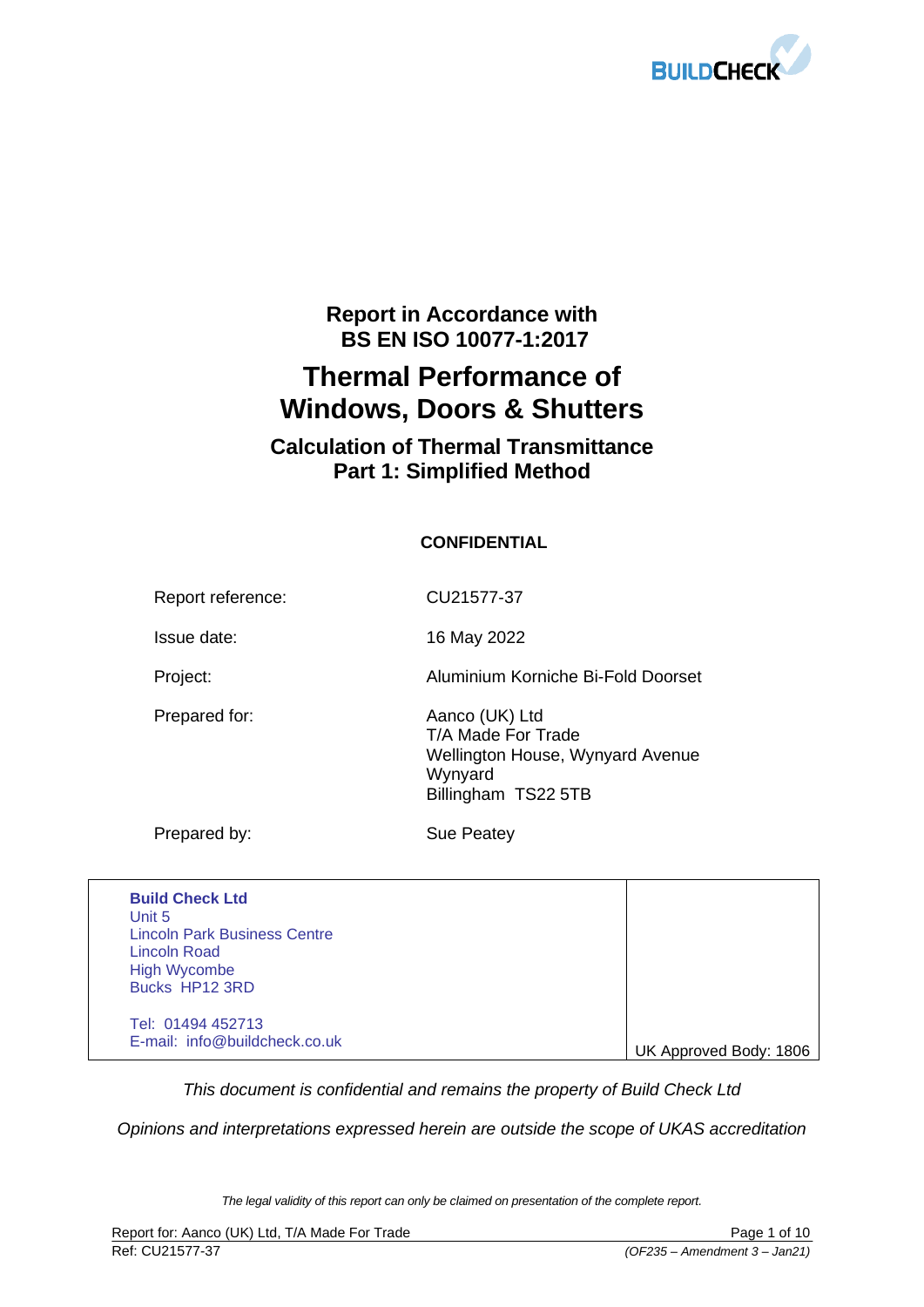

### **1 Introduction**

This document details the thermal performance calculation of the doorset configuration as detailed below.

The results in this report relate only to the specimen tested and as drawings and specification received.

The frame profile results detailed below are provided by computer simulation using LBL software program THERM 5.2 and validated against proofs in Annex I (I1 to I10) of BS EN ISO 10077-2:2017. The frame profile results detailed below are provided from methods contained in BS EN ISO 10077-1:2017 and in accordance with thermal transmittance requirements detailed in BS EN 14351-1:2006 +A1:2010. Cavities are calculated in accordance with BS EN ISO 10077-2 section 6.4.3 Treatment of cavities using the single equivalent thermal conductivity method.

## **2 Summary of Results**

#### **2.1 Frame thermal transmittance (in accordance with BS EN ISO 10077-1: 2017)**

| <b>Frame Profile</b> | Frame Thermal Transmittance $(U_i)$ |
|----------------------|-------------------------------------|
| Left Jamb            | 3.0 W/m <sup>2</sup> K              |
| Right Jamb           | 2.8 W/m <sup>2</sup> K              |
| Head                 | 2.9 W/m <sup>2</sup> K              |
| Threshold            | 2.9 W/m <sup>2</sup> K              |
| <b>Meeting Stile</b> | 2.3 W/m <sup>2</sup> K              |

### **2.2 Linear thermal transmittance (in accordance with BS EN ISO 10077-1: 2017)**

| <b>Frame Profile</b> | Linear Thermal Transmittance $(\psi)$ |
|----------------------|---------------------------------------|
| Left Jamb            | 0.040 W/m.K                           |
| Right Jamb           | 0.037 W/m.K                           |
| Head                 | 0.037 W/m.K                           |
| Threshold            | 0.037 W/m.K                           |
| <b>Meeting Stile</b> | 0.084 W/m.K                           |

#### **2.3 Centre pane U-Value of glazing calculated in accordance with BS EN 673: 2011**

| <b>Glazing unit</b>                            | Centre pane U-value $(U_{q})$ |
|------------------------------------------------|-------------------------------|
| Nominal dimensions 4-18-6.8 90% argon 10%      |                               |
| air filled, normal emissivity 0.01 (4mm float, | 1.1 W/m <sup>2</sup> K        |
| 18mm Superspacer Premium, 6.8mm                |                               |
| Pilkington S1+)                                |                               |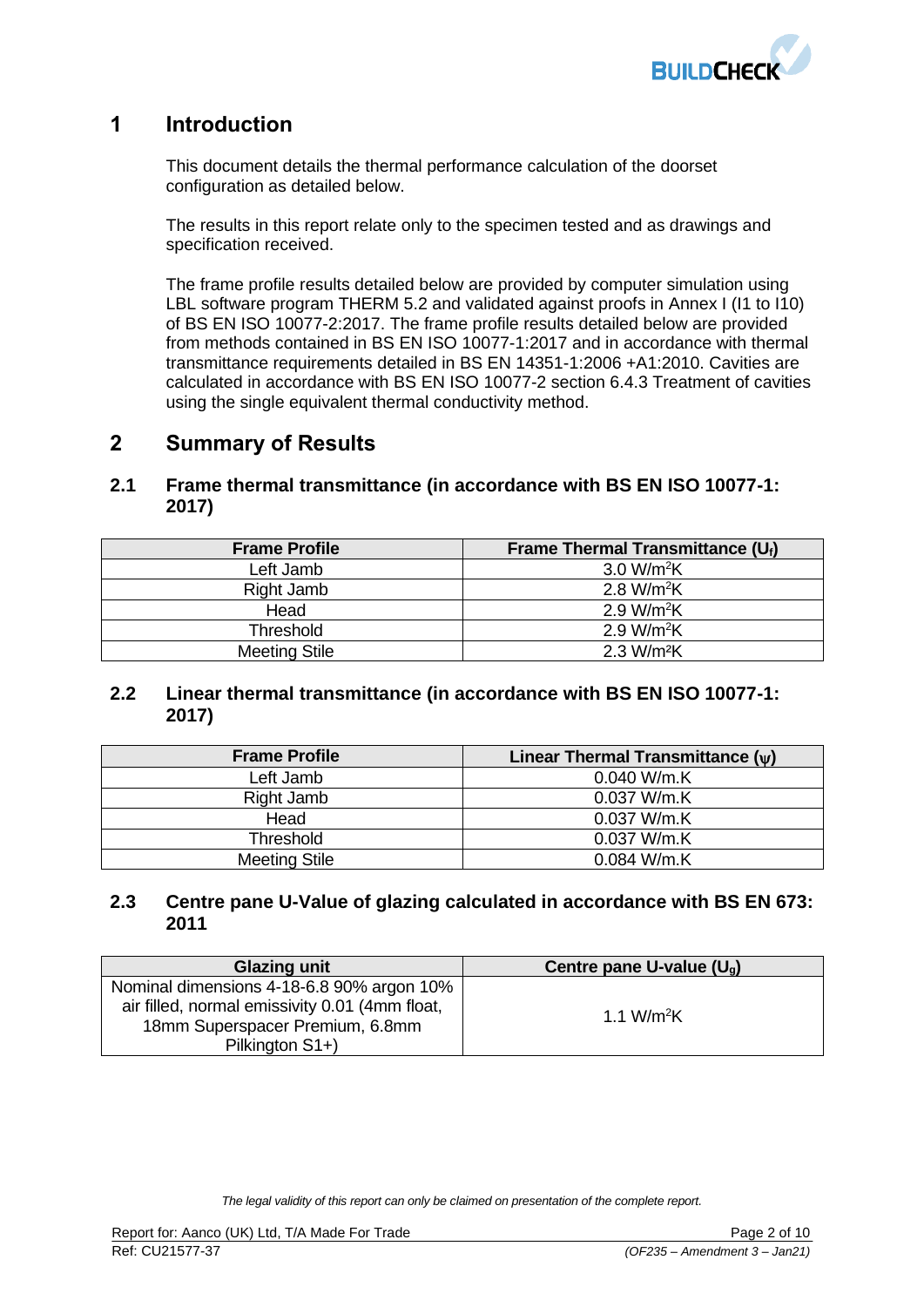

### **2.4 U-Value**

The thermal performance of the doorset  $(U_d)$  in accordance with EN ISO 10077-1:2017 is:

## **1.6 W/m<sup>2</sup>K**

All profile calculations based on BS EN ISO 10077-2:2017

## **3 Authorisation**

|            | <b>Issued by:</b>         | Checked by:               |
|------------|---------------------------|---------------------------|
| Signature: |                           | lichard Hde               |
| Name:      | <b>Sue Peatey</b>         | <b>Richard Bate</b>       |
| Title:     | <b>Laboratory Manager</b> | <b>Technical Director</b> |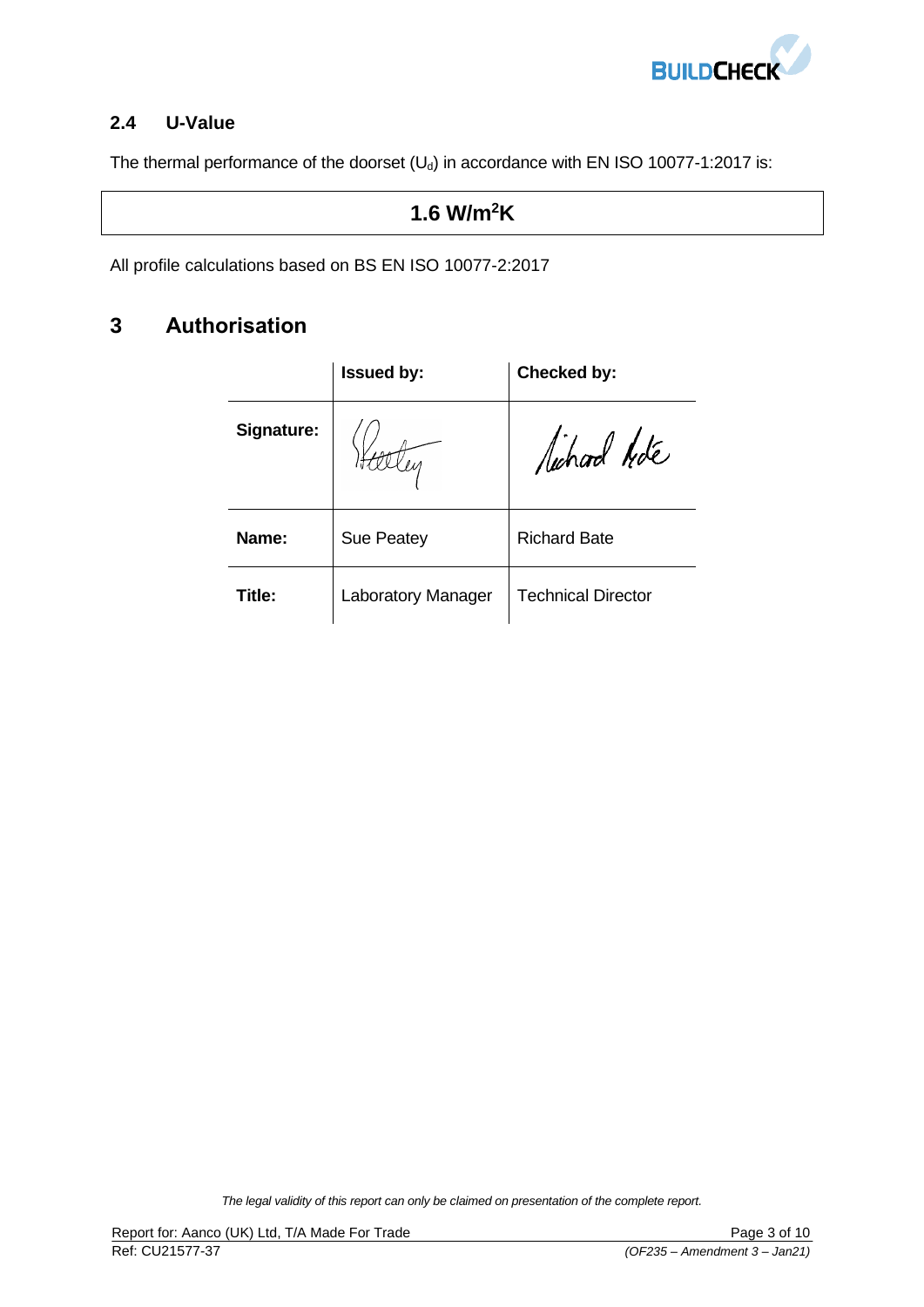



# **Figure 1. Technical drawing of Head profile.**

| <b>Material</b>                               | <b>Thermal Conductivity W/(m.K)</b> |
|-----------------------------------------------|-------------------------------------|
| PVC-U Rigid, BS EN 10077-2                    | 0.17                                |
| PVC Flexible, BS EN 10077-2                   | 0.14                                |
| Aluminium, BS EN 10077-2                      | 160.0                               |
| Soda Lime Glass, BS EN 10077-2                | 1.0                                 |
| Superspacer Premium, IFT Rosenheim report 13- | 0.15                                |
| 002649-PR02 (declared value)                  |                                     |
| Hot Melt Butyl, BS EN 10077-2                 | 0.24                                |
| Polyurethane Foam, BS 10456                   | 0.05                                |
| EPDM, BS EN 10077-2                           | 0.25                                |
| Polyamide (1.8 & 2mm thick), BS EN 10077-2    | 0.30                                |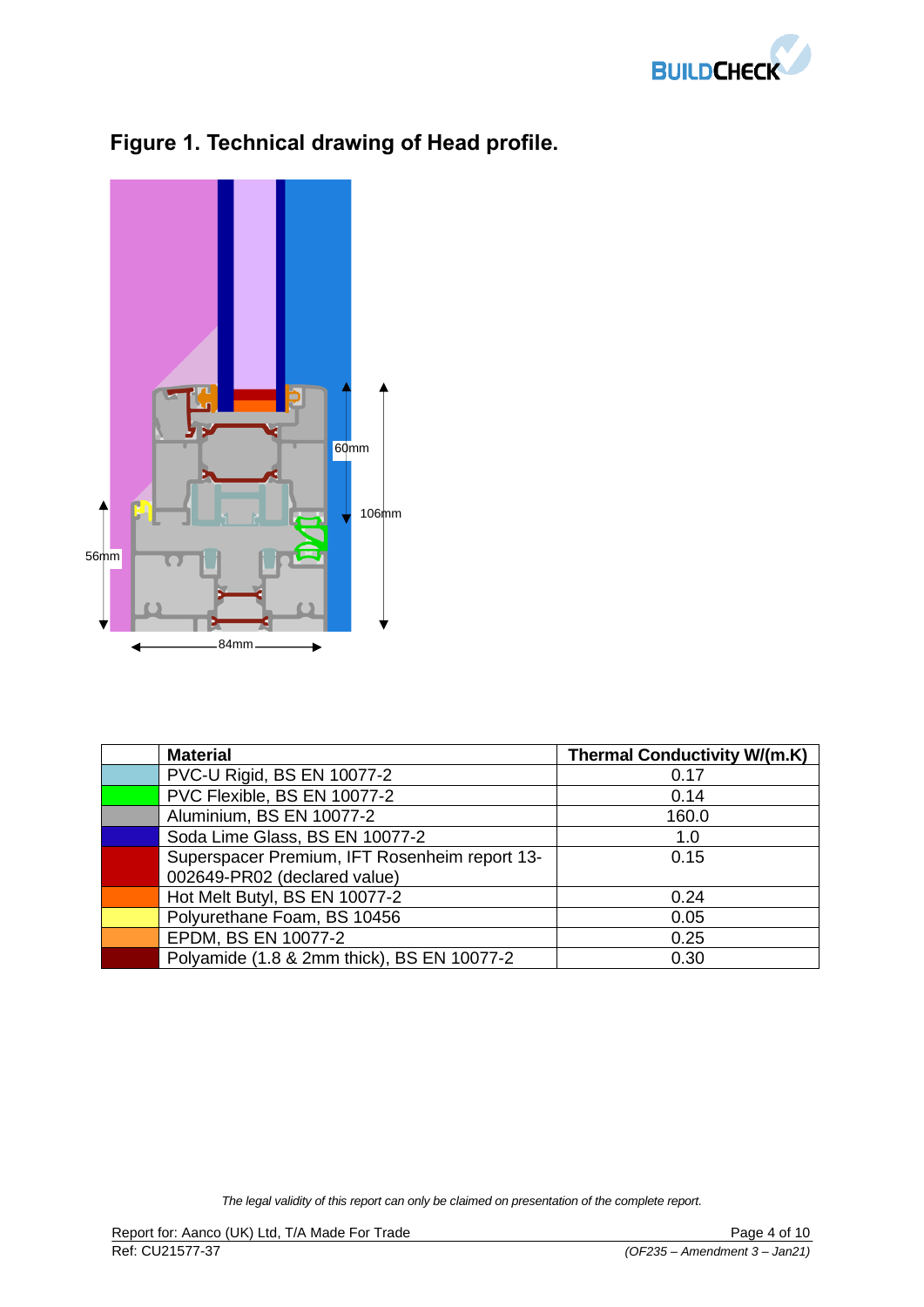



# **Figure 2. Technical drawing of Threshold profile.**

| <b>Material</b>                               | <b>Thermal Conductivity W/(m.K)</b> |
|-----------------------------------------------|-------------------------------------|
| PVC-U Rigid, BS EN 10077-2                    | 0.17                                |
| PVC Flexible, BS EN 10077-2                   | 0.14                                |
| Aluminium, BS EN 10077-2                      | 160.0                               |
| Soda Lime Glass, BS EN 10077-2                | 1.0                                 |
| Superspacer Premium, IFT Rosenheim report 13- | 0.15                                |
| 002649-PR02 (declared value)                  |                                     |
| Hot Melt Butyl, BS EN 10077-2                 | 0.24                                |
| Polyurethane Foam, BS 10456                   | 0.05                                |
| EPDM, BS EN 10077-2                           | 0.25                                |
| Polyamide (1.8 & 2mm thick), BS EN 10077-2    | 0.30                                |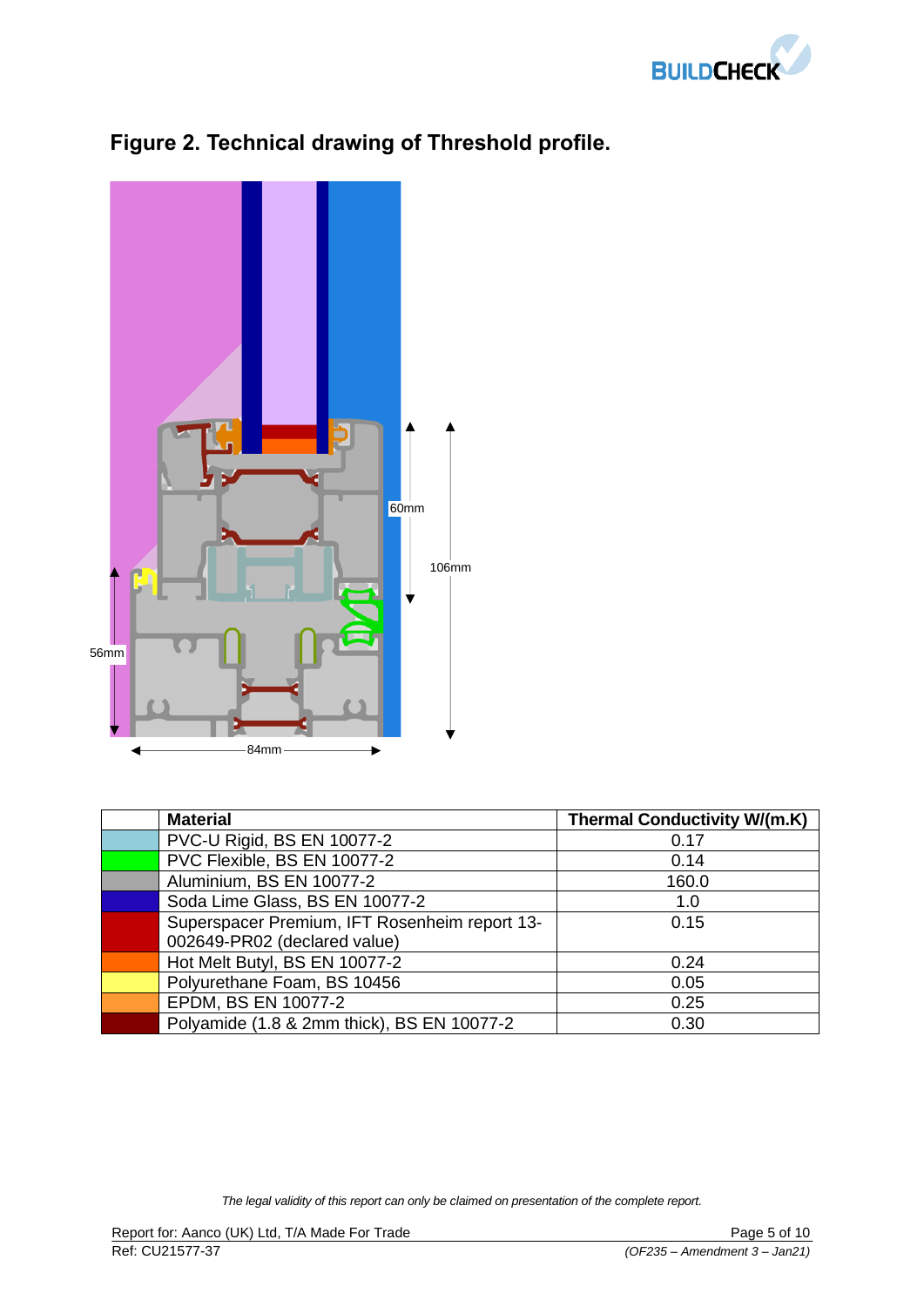



# **Figure 3. Technical drawing of Left Jamb profile.**

| <b>Material</b>                               | <b>Thermal Conductivity W/(m.K)</b> |
|-----------------------------------------------|-------------------------------------|
| PVC-U Rigid, BS EN 10077-2                    | 0.17                                |
| PVC Flexible, BS EN 10077-2                   | 0.14                                |
| Aluminium, BS EN 10077-2                      | 160.0                               |
| Soda Lime Glass, BS EN 10077-2                | 1.0                                 |
| Superspacer Premium, IFT Rosenheim report 13- | 0.15                                |
| 002649-PR02 (declared value)                  |                                     |
| Hot Melt Butyl, BS EN 10077-2                 | 0.24                                |
| Polyurethane Foam, BS 10456                   | 0.05                                |
| EPDM, BS EN 10077-2                           | 0.25                                |
| Polyamide (1.8 & 2mm thick), BS EN 10077-2    | 0.30                                |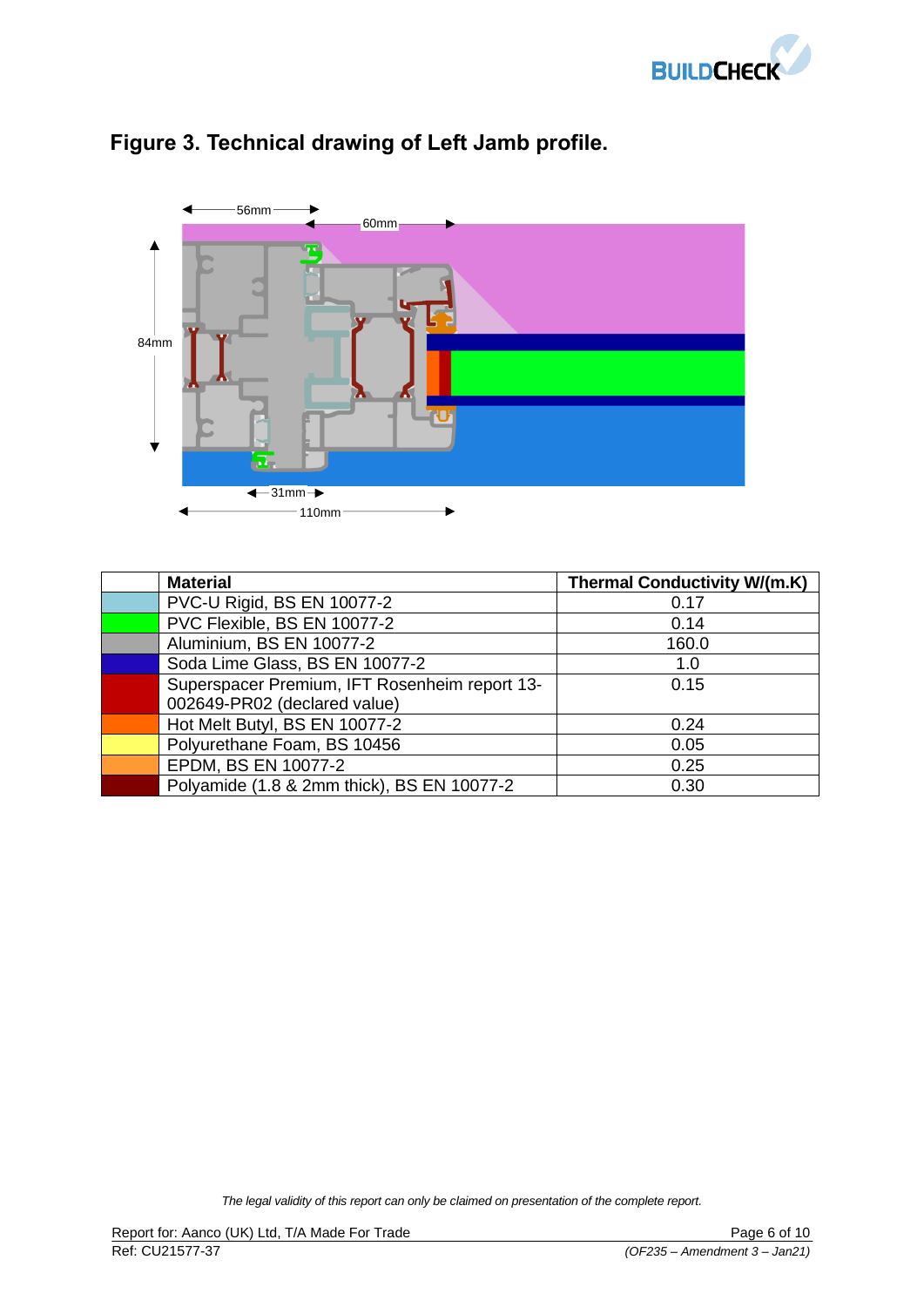



# **Figure 4. Technical drawing of Right Jamb profile.**

| <b>Material</b>                               | <b>Thermal Conductivity W/(m.K)</b> |
|-----------------------------------------------|-------------------------------------|
| PVC-U Rigid, BS EN 10077-2                    | 0.17                                |
| PVC Flexible, BS EN 10077-2                   | 0.14                                |
| Aluminium, BS EN 10077-2                      | 160.0                               |
| Soda Lime Glass, BS EN 10077-2                | 1.0                                 |
| Superspacer Premium, IFT Rosenheim report 13- | 0.15                                |
| 002649-PR02 (declared value)                  |                                     |
| Hot Melt Butyl, BS EN 10077-2                 | 0.24                                |
| Polyurethane Foam, BS 10456                   | 0.05                                |
| EPDM, BS EN 10077-2                           | 0.25                                |
| Polyamide (1.8 & 2mm thick), BS EN 10077-2    | 0.30                                |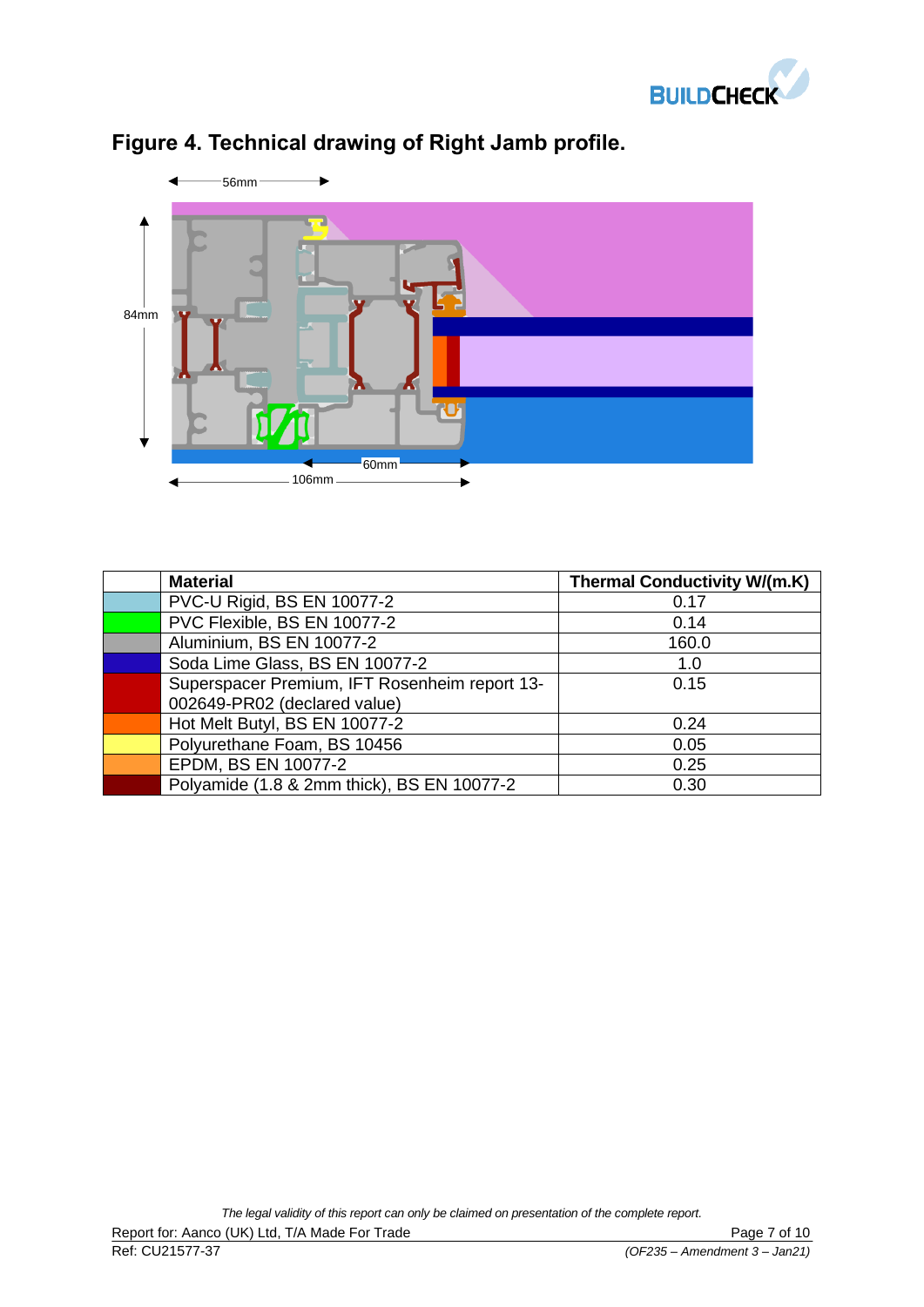

# **Figure 5. Technical drawing of Meeting Stile profile.**



| <b>Material</b>                               | <b>Thermal Conductivity W/(m.K)</b> |
|-----------------------------------------------|-------------------------------------|
| PVC-U Rigid, BS EN 10077-2                    | 0.17                                |
| PVC Flexible, BS EN 10077-2                   | 0.14                                |
| Aluminium, BS EN 10077-2                      | 160.0                               |
| Soda Lime Glass, BS EN 10077-2                | 1.0                                 |
| Superspacer Premium, IFT Rosenheim report 13- | 0.15                                |
| 002649-PR02 (declared value)                  |                                     |
| Hot Melt Butyl, BS EN 10077-2                 | 0.24                                |
| Polyurethane Foam, BS 10456                   | 0.05                                |
| EPDM, BS EN 10077-2                           | 0.25                                |
| Polyamide (1.8 & 2mm thick), BS EN 10077-2    | 0.30                                |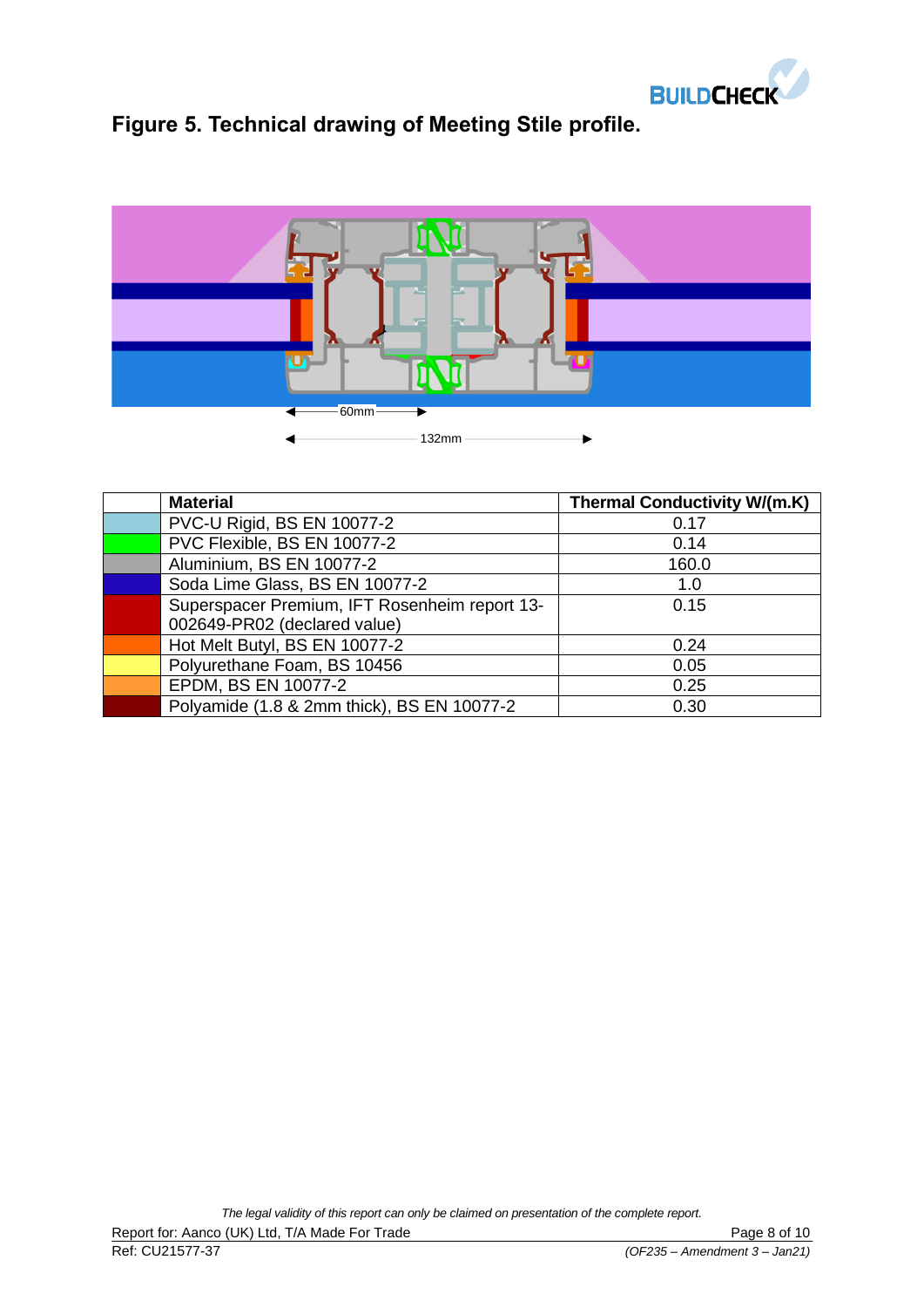

## **Figure 6. Drawing of the doorset configuration and overall dimensions (from the internal face)**



| External projected frame area $(A_{f,e})$ | 1.475 $m2$ |
|-------------------------------------------|------------|
|-------------------------------------------|------------|

| Glazed area of configuration $(Ag)$ | 3.975 $m2$ |
|-------------------------------------|------------|
|-------------------------------------|------------|

- Frame area of configuration  $(A_f)$  1.475 m<sup>2</sup>
- Perimeter length of the glazing (*lg*) 15.848 m